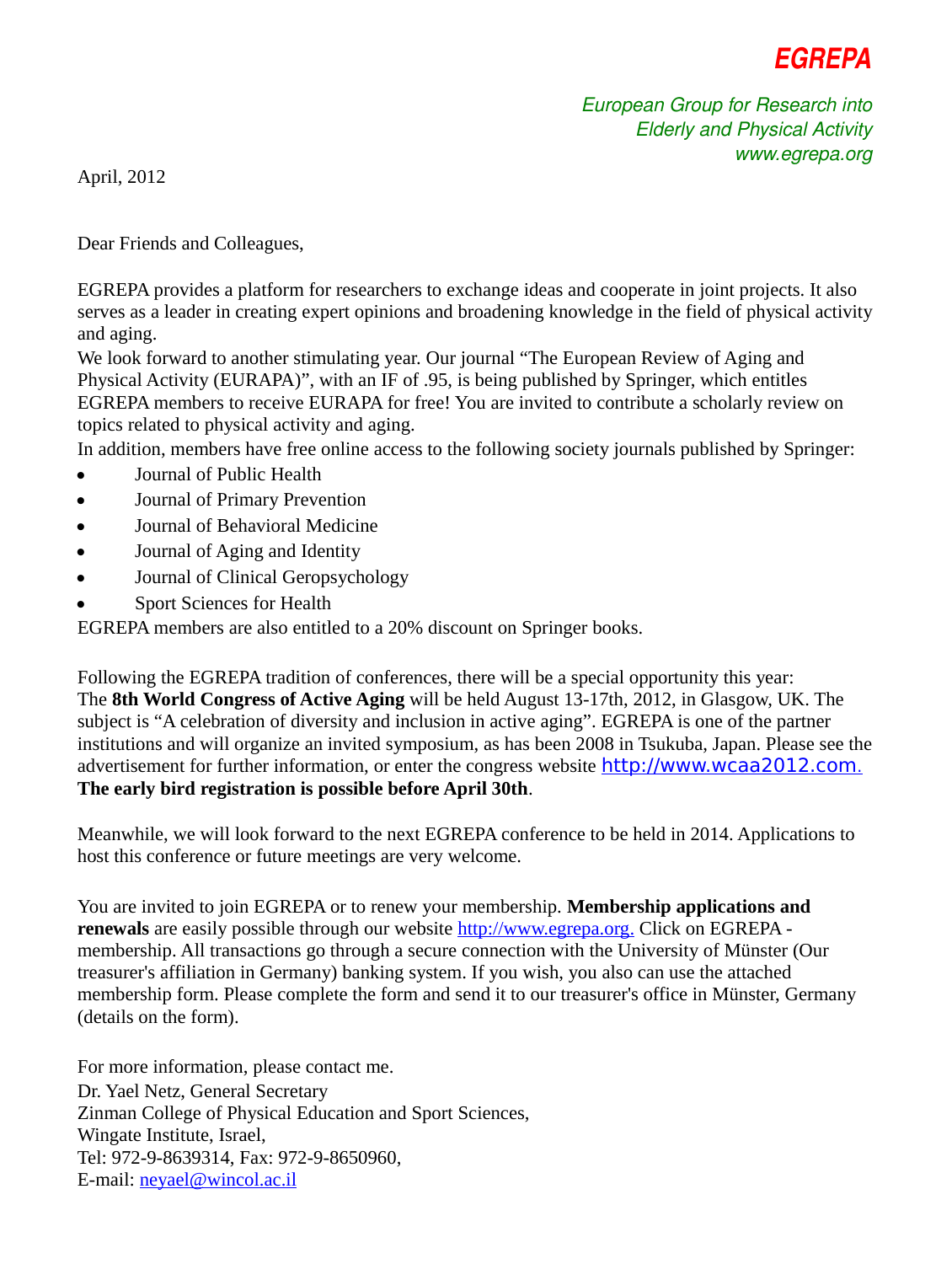## **"A celebration of diversity and inclusion in active ageing"**

### **August 13-17th 2012 Glasgow, UK**

Held every 4 years, this Congress will celebrate the diversity of ageing and, in particular, will focus upon the needs of the oldest and frailest population, often excluded from both research and practice. Key one day congress themes will focus on the prevention and self management of conditions associated with old age, such as:

- Cognitive functioning and dementia,
- Neurological and musculoskeletal conditions,
- Falls, fractures and bone health, and
- Cardiovascular and respiratory conditions.

Participation events, including an Active Ageing 'Experience Zone', aim to ensure that older people can actively engage with congress delegates

#### **Keynote lectures**

- Longevity, Physical Activity and Ageing (Tom Kirkwood, Newcastle University, UK).
- Public Health Guidelines for Physical Activity in Older People (David Buchner, University of Illinois, USA.
- Physical Activity, Well-being, and Quality of Life Through the Lifespan (Waneen Spirduso, University of Texas, USA).
- Physical Activity in the Prevention of Dementia (Jennifer Etnier, University of North Carolina, USA).
- Preventing falls and fractures with physical activity and exercise (Dawn Skelton, Glasgow Caledonian University, UK)
- Promoting and Marketing Physical Activity to Older People (Colin Milner, International Council on Active Aging, USA)
- New Technologies to Engage Older Adults in Physical Activity (Stuart Smith, Neuroscience Research Australia, Australia).
- Prevention and Management of Neurological Conditions in Old Age through Physical Activity and Exercise (Stephanie Studenski, University of Pittsburgh, USA).
- Sedentary Behaviour and Older People New Insights (Neville Owen, Melbourne, Australia).

#### **Important Congress Data :**

**BHF National Centre** 

physical activity+health

Early bird Registration Deadline 30 April 2012 Registration and scientific programme: **www.wcaa2012.com**



Hosted by: Supported by: